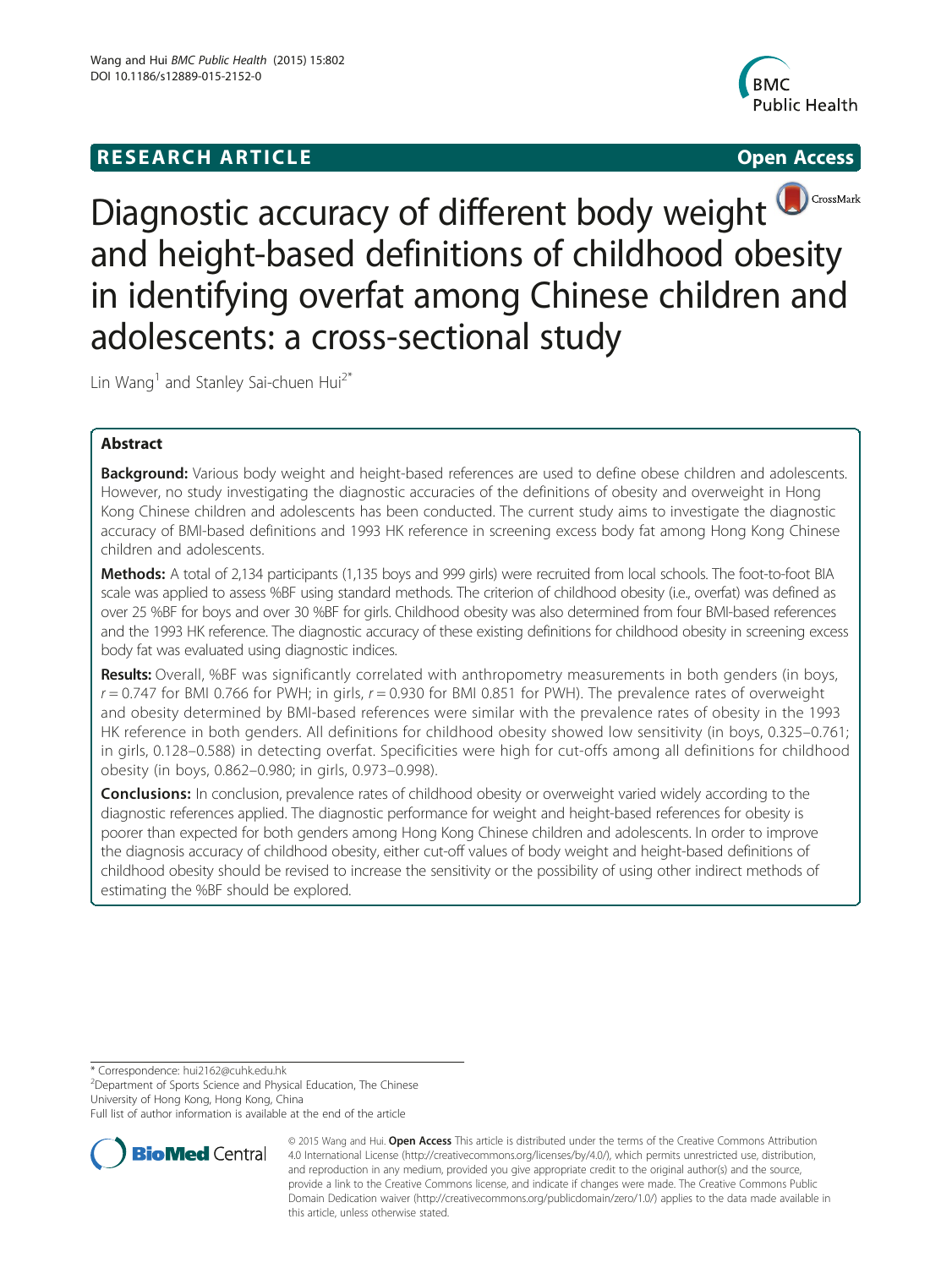# Background

In large-scale population surveys and public health screening, anthropometry indices [i.e., body mass index (BMI), weight-for-height, waist circumference] are commonly used as surrogates for body fat [\[1](#page-6-0), [2\]](#page-6-0). Various definitions of childhood obesity have been developed using these anthropometry measures. BMI is one of the most highly recommended and widely used tools for defining childhood obesity [\[3](#page-6-0)–[5\]](#page-6-0). Three commonly used tools are World Health Organization (WHO) BMI-based [[6\]](#page-6-0), International Obesity Task Force (IOTF) BMI-based [\[7](#page-6-0)], and Centers for Disease Control and Prevention (CDC) BMIbased references [[8](#page-6-0)]. In 2005, the Working Group on Obesity in China (WGOC) developed a BMI-based definition for childhood obesity in Chinese school-aged children [\[9](#page-6-0)]. Through these definitions, the cut-off points for childhood obesity are determined using a statistical approach, where an arbitrarily chosen value from a reference distribution defines childhood obesity [[7](#page-6-0), [10](#page-6-0), [11](#page-6-0)]. The relationship between BMI, body fat percentage (%BF), and health risk is not well established for children and adolescents, including those in Hong Kong.

Relative weight-for-height is used to define childhood obesity in some countries, especially in Asia [\[12](#page-6-0)]. In this approach, cut-off points for being obese is defined as a set percent over a standard weight for a given height in the individual's age and sex population. The standard weight is usually determined as the mean or median determined from a normal reference distribution for the population, and the most commonly used cut-off point for obesity is 110 % or 120 % standard weight-for-height [[13\]](#page-6-0). For the past 20 years in Hong Kong, childhood obesity has been defined as a body weight of over 120 % of the median weight for height according to the local reference (1993 HK reference) [\[14](#page-6-0)], where reference values for height are available only for up to 175 cm in boys and 165 cm in girls. Overweight is not defined in the standard.

At the population level, %BF is most commonly evaluated using BMI. However, international studies have found that BMI cut-offs do not provide an equivalent measurement of %BF and are associated with health risks across different ethnic groups [\[15](#page-6-0)]. One possible reason to explain this result is the differences in body composition due to ethnicity. Compared with their African-American and European counterparts, Asian children and adolescents have higher %BF at the same BMI level [\[16](#page-6-0)–[18\]](#page-6-0), raising the possibility of underestimating excess body fat in Asian groups when using BMI as indirect measure. Such situation is undesirable because it will influence the access of public health services of those who most need intervention. Therefore, large-scale studies need to determine the relationship between anthropometry measurements and %BF, including Hong Kong Chinese children and adolescents. The purposes of the current study was to investigate the diagnostic accuracy of BMI-based definitions and 1993 HK reference in screening excess body fat among Hong Kong Chinese Children and adolescents.

# Methods

# **Participants**

The study was conducted among 2,191 Chinese children and adolescents aged 9–19 years, representing a convenience sample enrolled in Hong Kong primary and secondary schools. After excluding 57 participants with missing measurement data, 2134 participants (1135 boys and 999 girls) were included in the data analysis. All participants selfidentified as ethnic Chinese. Written informed consents were obtained from all participants and their parents. The current study was approved by the Joint Chinese University of Hong Kong-New Territories East Cluster Clinical Research Ethics Committee.

# Anthropometry measurement

Body weight and height were measured with minimal clothing and bare feet. Body height was measured to the nearest 0.5 cm using a portable stadiometer (Seca 213 portable stadiometer, Seca GmbH & Co. Kg, Hamburg, Germany). Body weight was measured to the nearest 0.1 kg using a standard scale (Tanita TBF 410, Tanita, Tokyo, Japan). BMI was calculated as body weight in kilograms divided by body height in meter squared.

### Body fat measurement

Body fat percentage (%BF) was measured by a foot-foot bioelectric impedance analyzer (BIA, Tanita TBF 410, Tanita, Tokyo, Japan). The analyzer incorporates both a weighing scale and a foot-foot bioelectric impedance analyzer. BIA measurements were taken at least 2 h after a meal and on an empty bladder. Age, gender, and height were manually entered. Dry tissue papers were used to clean the soles of participants, who were asked to dress in light sportswear and stand on the four metal electrodes. The device displayed body weight and %BF predicted using embedded equations. Studies showed high correlation between %BF estimated by dual energy X-ray absorptiometry (DXA) and that estimated by Tanita foot-to-foot BIA scales [[19](#page-6-0), [20\]](#page-6-0). Tanita foot-to-foot BIA scales are portable devices that perform well in measuring %BF among Chinese Children [[20](#page-6-0)].

# Definition of excess fatness

Generally, obesity is defined as an abnormal or excessive fat accumulation that presents health risks to children and adolescents [\[21](#page-6-0)]. In current study, excess body fat was defined as over 25 % body fat for boys and over 30 % for girls [[22](#page-6-0)]. The cut-off was equivalent to overweight or obesity in accordance with definitions for childhood overweight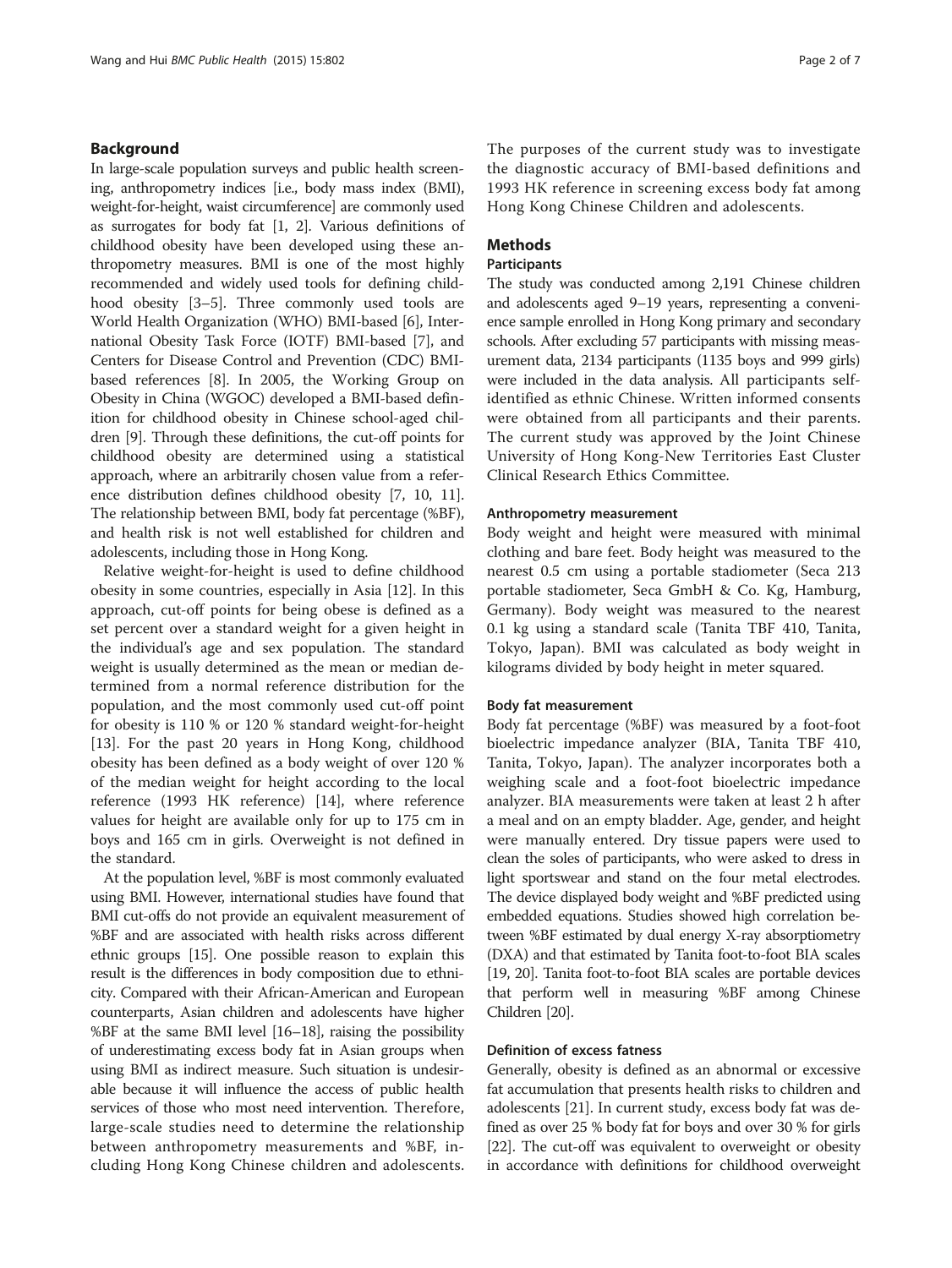or obesity in current study. The cut-offs are strongly associated with cardiovascular risk factors in children and adolescents, and are therefore widely used excess body fat definitions [[23](#page-6-0)–[25\]](#page-6-0).

## Classification of participants

For the analysis, participants were classified according to BMI and local weight-for-height, definitions for childhood obesity. For overweight and obese classifications, four BMIbased definitions were used: IOTF BMI-based [[7](#page-6-0)]; CDC 2000 BMI-based [\[8\]](#page-6-0); WHO BMI-based [[6](#page-6-0)]; and and WGOC BMI-based references [[9](#page-6-0)]. The present study also used the 1993 HK reference (i.e., childhood obesity is defined as having a body weight of over 120 % of the median weight for height in the 1993 growth curve) to define childhood obesity [[14](#page-6-0)]. In the growth curve, reference values are only available for heights of up to 175 cm in boys and 165 cm in girls. Being overweight is not defined in the standard.

# Data reduction and statistical analysis

For data analysis, participants were categorized into subgroups according to gender and age. Data were represented as mean and standard deviation (SD). Statistical analysis was performed using SPSS 17.0 statistical software (SPSS Inc. Chicago, IL, USA).

Between–Gender comparisons in anthropometry measurement and %BF were performed using Independent ttests. After adjusting for age, the association between anthropometry measurements and %BF were assessed using partial correlation coefficients. Chi-square tests were used to determine the differences in the prevalence of childhood overweight and obesity.

The diagnostic accuracy of the different classifications in detecting excess body fat were evaluated by comparing their respective diagnostic accuracy indices, including sensitivity (SE), specificity (SP), positive predictive values (PPV), likelihood ratio for positive test results (LR+), and Youden's index (YI). SE (true positive rate) is the proportion of truly obese/overweight subjects correctly identified by classification. SP (true negative rate) is the proportion of truly non-obese/non-overweight subjects correctly identified by classification. The PPV of a screening method is the proportion of being truly obese/overweight when a participant is classified as obese/overweight by a screening method. LR+ is the ratio of true positive rate (SE) to false positive rate (1-SP), and is the best indicator for ruling-in diagnosis; a higher LR+ indicated that the test was more indicative of the disease. Youden's index is an overall measure to summarize SE and SP, and calculated using the formula:  $YI = (SE + SP)-1$ . Chi-square tests were used to determine the differences in the sensitivity and specificity between genders.

# Results

# Characteristics of participants

Table 1 presents the physical characteristics of current participants. The study population consisted of 2,134 children and adolescents aged 9–19 years with 53.2 % boys (age,  $13.7 \pm 2.9$  y) and 46.8 % girls (age,  $13.9 \pm 2.7$  y). For the total samples, boys had higher body height and heavier body weight than girls. Despite the larger BMI of boys, their %BF was significantly lower than girls.

# Age-adjusted correlation among the different indices of obesity

After adjusting for the participants' age, BMI and PWH correlated well with each other in both genders (in boys,  $r = 0.977$ ,  $p < 0.001$ ; in girls,  $r = 0.901$ ,  $p < 0.001$ ). Overall, %BF was significantly correlated with anthropometry measurements in both genders. In boys, the correlation coefficients between %BF and anthropometry measurements were 0.747 for BMI and 0.766 for PWH ( $p < 0.001$ ). In girls, the correlation coefficients were 0.930 for BMI and 0.851 for PWH,  $(p < 0.001)$ . Compared with their male counterparts, girls had better correlation between BMI, PWH and % BF.

# Prevalence rates of overweight/obesity

The prevalence of overfat as estimated from the %BF was 24.4 % [95 % confidence interval (CI) = 21.9- 26.9 %] in boys, and 34.5 % (95 % CI = 31.6-37.4 %) in girls. Girls have higher prevalence rate of overfat than boys ( $X^2 = 26.40$ ,  $p < 0.001$ ). Body heights in 12.0 % boys exceeded 175 cm, and those in 6.1 % girls exceeded 165 cm, indicating that these participants were not categorized with body weight status using the 1993 HK

Table 1 Descriptive statistics of physical characteristics of participants

|                  | Boys $(n = 1135)$ |                |                 | Girls ( $n = 999$ ) |                |                 |  |  |
|------------------|-------------------|----------------|-----------------|---------------------|----------------|-----------------|--|--|
|                  | Mean $\pm$ SD     | 5th percentile | 95th percentile | Mean $\pm$ SD       | 5th percentile | 95th percentile |  |  |
| Age (year)       | $13.7 \pm 2.9$    | 9.4            | 18.4            | $13.9 + 2.7$        | 9.4            | 17.8            |  |  |
| Body height (cm) | $159.6 + 14.5$    | 133.0          | 79.0            | $152.7 + 10.0$      | 132.0          | 166.0           |  |  |
| Body weight (kg) | $53.4 \pm 15.5$   | 29.5           | 80.5            | $46.9 + 11.9$       | 28.7           | 66.9            |  |  |
| BMI ( $kg/m2$ )  | $20.6 + 4.0$      | 15.3           | 28.5            | $19.9 + 3.7$        | 15.1           | 26.6            |  |  |
| %BF (%)          | $19.9 \pm 8.8$    | 8.8            | 37.0            | $28.1 \pm 7.1$      | 18.4           | 41.1            |  |  |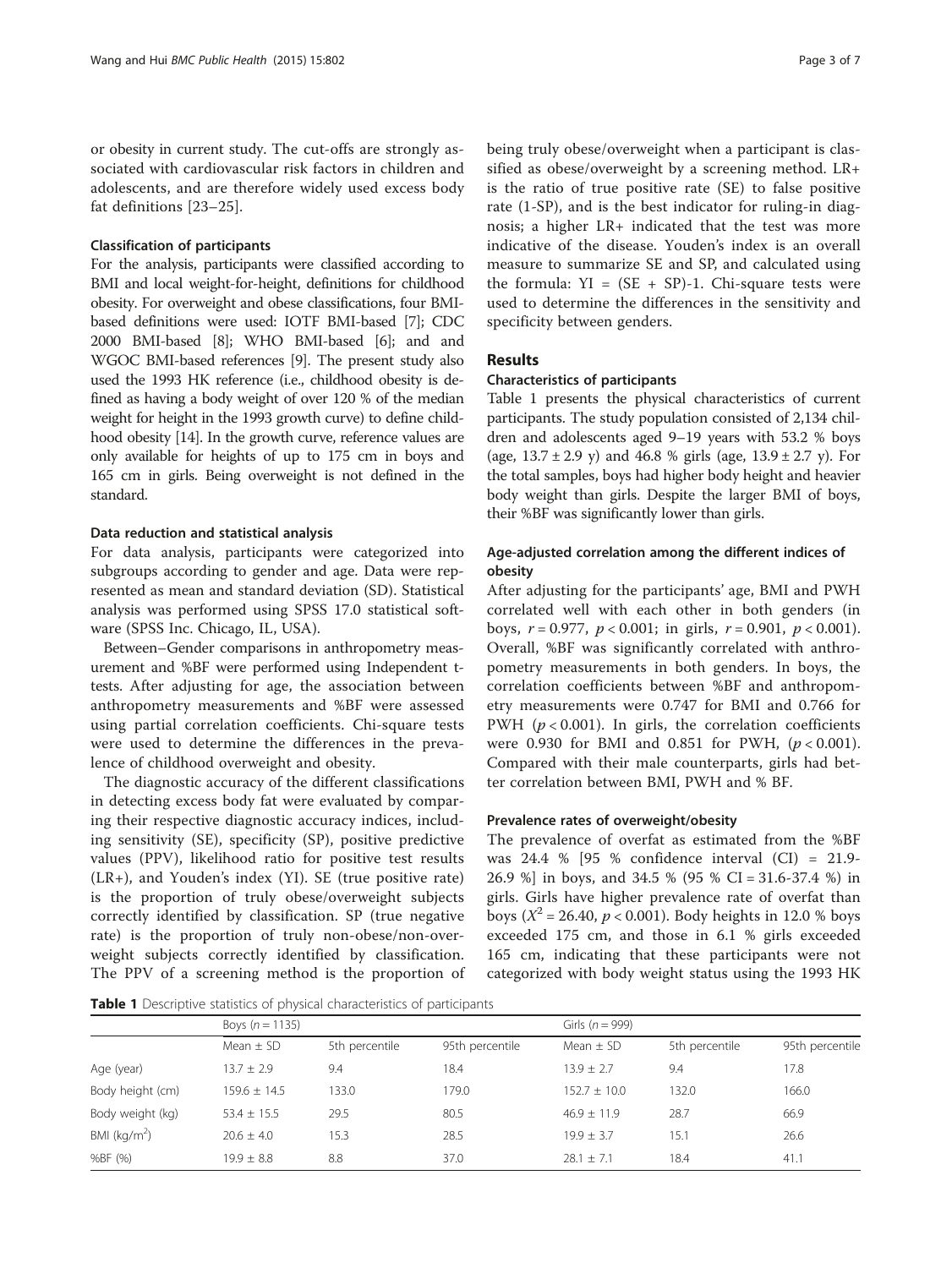<span id="page-3-0"></span>reference. The prevalence of obesity/overweight varies by the definitions used. The 1993 HK reference obesity rates were higher, but similar when OW and OB rates are combined in all BMI-based references (Table 2).

# Sensitivity and specificity

1. Sensitivity and specificity of references for obesity

As shown in Table [3](#page-4-0), the sensitivity of the references for obesity varied from 0.325 to 0.761 in boys and 0.128 to 0.588 in girls. The 1993 HK reference had a higher sensitivity compared with all BMI-base references for obesity in both genders. Overall, all BMI-based references showed a very low sensitivity (0.128–0.278) in detecting excess body fat among girls. The results indicated that about 68–87 % obese girls are mislabeled as non-obese according to BMIbased references for obesity. Moreover, the Chi-square test found that the rate of sensitivity for each reference for obesity was higher among boys than that among girls.

All references examined in the study had very high specificity (0.973–0.998) in girls. Among boys, all BMIbased references showed higher specificity (>0.950) than the 1993 HK reference (0.862). YI indicated that the 1993 HK reference performed better than BMI-based references in both genders (YI =  $0.623$  for boys;  $0.561$ for girls). Moreover, results of PPVp (0.848–0.990) and the LR+ (17.201–181.900) indicated that all BMIbased references for obesity and the 1993 HK reference for obesity excluding among boys, performed well to assess subjects in both genders with excess fat. The values of PPV and LR+ among boys using the 1993 HK reference were 0.664 and 5.504, respectively. For the WGOC-BMI reference, obesity among boys was defined by the PPV value of 0.868, where the PPV value means that 86.8 % of the subjects is truly obese as per the assessment by WGOC-BMI for obesity. The LR+ value at 20.265 indicated that subjects with %BF > 25 % are 20.265 times as likely as subjects with %BF < 25 % to be categorized as obese.

2. Sensitivity and specificity of references for overweight and obesity

Table [3](#page-4-0) presents values of diagnostic accuracy indices of BMI-based references for overweight and obesity in assessing excess body fat. Among boys, the sensitivity values of the references varied from 0.762 to 0.845. Among girls, the rates varied from 0.493 to 0.548. These findings indicate that overweight and obese boys can reach up to 23.8 %, while overweight and obese girls can reach up to 51.7 % who are misclassified into the normal weight group. Moreover, the Chi-square test found that the rate of sensitivity for each reference for overweight and obesity was higher among boys than among girls.

All BMI-based references for overweight and obesity showed high specificity rates in both genders. The rates varied from 0.855 to 0.883 among boys, and from 0.945 to 0.966 among girls. Similar YI were found in BMIbased references for overweight and obesity among boys (0.630–0.697) and among girls (0.459–0.503). PPV varied from 0.619 to 0.670 among boys, and from 0.839 to 0.870 among girls. LR+ values were 5.027–6.528 among boys, while 9.847–14.648 among girls.

# **Discussion**

The classification of childhood obesity is complicated. The diagnostic performance of simple and low-cost anthropometry-based indices in screening excess body fat is of practical importance in public health surveys and in clinical evaluations for the health practitioner. Various anthropometry index definitions were developed to define childhood obesity [\[25, 26\]](#page-6-0). In the current study, we validated BMI and PWH as predictors of excess fat with the use of %BF evaluation by BIA as the criterion. More than 2000 Hong Kong Chinese children and adolescents aged 9 to 19 years old were recruited for the study. The results of the study suggest that 1) local PWH-based references for obesity had higher sensitivity than BMI-based references for obesity; 2) none of BMI-based references for obesity achieved optimal rates of sensitivity.

Table 2 Prevalence rates of obesity and overweight estimated by existing definitions for childhood overweight and obesity

|                   | %BF                       | HK 1993                               | BMI based definitions   |                           |                           |                           |                           |                           |                           |                           |  |
|-------------------|---------------------------|---------------------------------------|-------------------------|---------------------------|---------------------------|---------------------------|---------------------------|---------------------------|---------------------------|---------------------------|--|
|                   |                           |                                       | IOTF-BMI                |                           | CDC-BMI                   |                           | WHO-BMI                   |                           | WGOC-BMI                  |                           |  |
|                   | Overfat                   | ОB                                    | OВ                      | OB & OW                   | OB                        | OB & OW                   | ОB                        | OB & OW                   | <b>OB</b>                 | OB & OW                   |  |
| Boys $(n = 1135)$ | 24.4 %<br>$(21.9 - 26.9)$ | 29.2 % (26.4-32.0)<br>$(n = 999)^{a}$ | 8.5 %<br>$(6.9 - 10.1)$ | 28.0 %<br>$(25.4 - 30.6)$ | 12.4 %<br>$(10.5 - 14.3)$ | 27.4 %<br>$(24.8 - 30.0)$ | 14.5 %<br>$(12.5 - 16.6)$ | 33.4 %<br>$(30.7 - 36.1)$ | 13.3 %<br>$(11.3 - 15.3)$ | 30.5 %<br>$(27.8 - 33.2)$ |  |
| Girls $(n = 999)$ | 34.5 %<br>$(31.6 - 37.4)$ | 21.5 % (18.9-24.1)<br>$(n = 938)^{d}$ | 4.4 %<br>$(3.1 - 5.7)$  | 20.0 %<br>$(17.5 - 22.5)$ | 6.6 %<br>$(5.1 - 8.1)$    | 19.2%<br>$(16.8 - 21.6)$  | 6.9%<br>$(5.3 - 8.5)$     | 22.3%<br>$(19.7 - 24.5)$  | 9.7%<br>$(7.9 - 11.5)$    | 21.8 %<br>$(19.2 - 24.4)$ |  |

All data are presented as mean (95 % confidential interval, 95%CI)

OB obesity, OB & OW overweight and obesity, BMI body mass index, %BF body fat percentage measuring by BIA, HK 1993 1993 Hong Kong reference, IOTF-BMI International Obesity Task Force BMI reference, CDC-BMI US Centers for Disease Control and Prevention BMI reference, WHO-BMI World Health Organization reference, WGOC-BMI Working Group on Obesity in China BMI reference

<sup>a</sup>Some subjects are not included in the analysis for their higher body height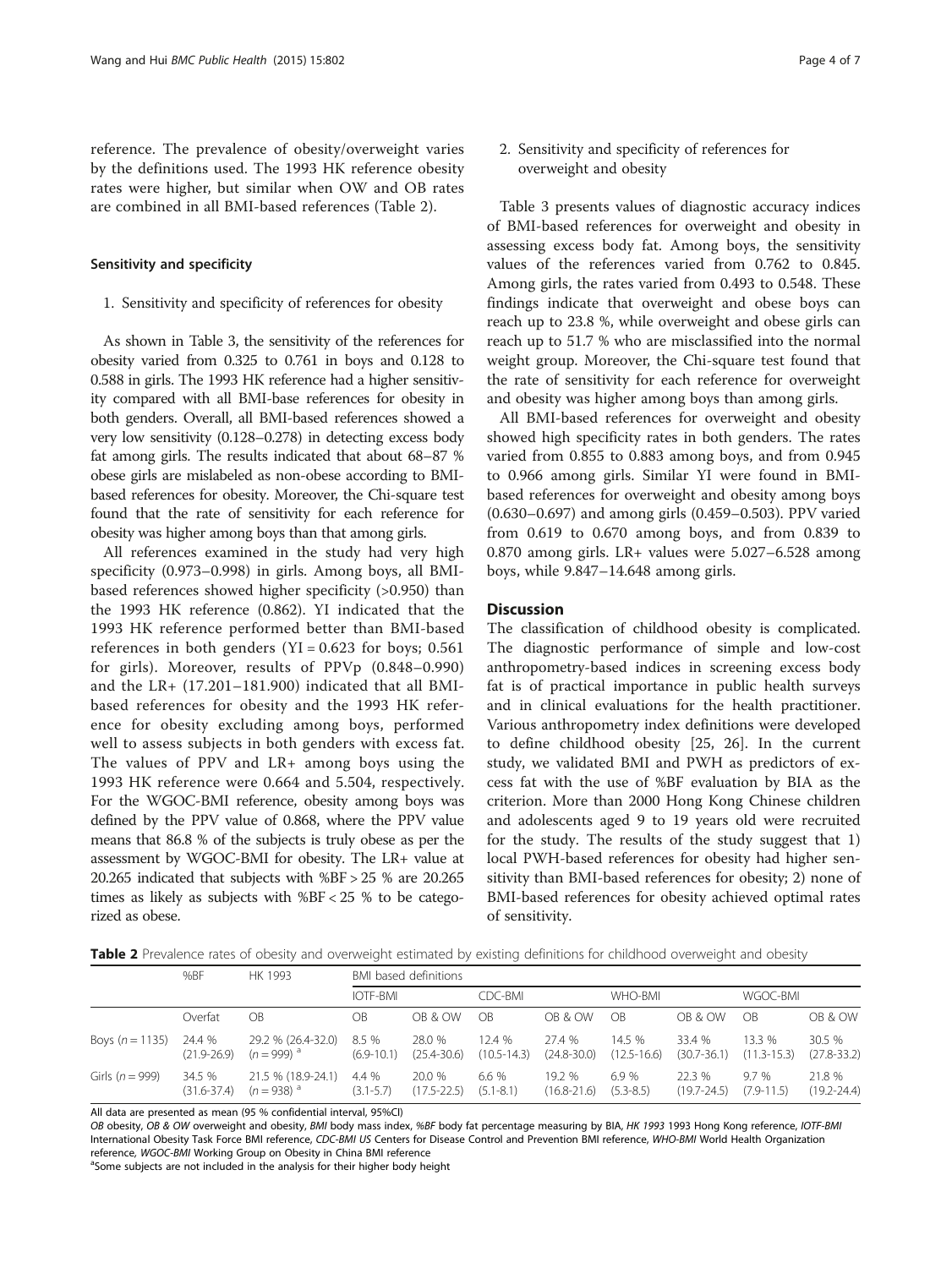<span id="page-4-0"></span>Table 3 Diagnostic indices of different definitions for childhood obesity/overweight in screening excess %BF

|           | References      | SF.            |                 | SP              |                 | YI          |       | PPV   |       | LR+    |         |
|-----------|-----------------|----------------|-----------------|-----------------|-----------------|-------------|-------|-------|-------|--------|---------|
|           |                 | Boys           | Girls           | Boys            | Girls           | <b>Boys</b> | Girls | Boys  | Girls | Boys   | Girls   |
| <b>OB</b> | HK-1993         | 0.761(188/247) | 0.588 (187/318) | 0.862(648/752)  | 0.973(603/620)  | 0.623       | 0.561 | 0.644 | 0.917 | 5.504  | 21.447  |
|           | WHO-BMI         | 0.502(139/277) | 0.200(69/345)   | 0.971 (832/858) | 0.998(653/654)  | 0.473       | 0.199 | 0.848 | 0.986 | 17.201 | 130.800 |
|           | CDC-BMI         | 0.448(124/277) | 0.191(66/345)   | 0.980 (840/858) | 0.998(653/654)  | 0.428       | 0.190 | 0.978 | 0.985 | 22.567 | 125.113 |
|           | <b>IOTF-BMI</b> | 0.325(90/277)  | 0.128(44/345)   | 0.993(851/858)  | 0.998(653/654)  | 0.318       | 0.126 | 0.938 | 0.978 | 46,408 | 83.409  |
|           | WGOC-BMI        | 0.473(131/277) | 0.278 (96/345)  | 0.977 (837/858) | 0.998(653/654)  | 0.450       | 0.277 | 0.868 | 0.990 | 20.265 | 181.900 |
| OW & OB   | <b>WHO-BMI</b>  | 0.845(234/277) | 0.542(187/345)  | 0.856 (734/858) | 0.945(618/654)  | 0.678       | 0.487 | 0.619 | 0.839 | 5.027  | 9.847   |
|           | CDC-BMI         | 0.762(211/277) | 0.493 (170/345) | 0.883(757/858)  | 0.966(632/654)  | 0.645       | 0.459 | 0.670 | 0.885 | 6.528  | 14.648  |
|           | <b>IOTF-BMI</b> | 0.765(212/277) | 0.504 (174/345) | 0.878 (752/858) | 0.961(628/654)  | 0.643       | 0.464 | 0.669 | 0.870 | 6.247  | 12.686  |
|           | <b>WGOC-BMI</b> | 0.801(222/277) | 0.548 (189/345) | 0.855 (733/858) | 0.956 (625/654) | 0.657       | 0.503 | 0.642 | 0.867 | 5.539  | 12.354  |

OB obesity, OB & OW overweight and obesity, HK 1993 1993 Hong Kong reference, IOTF-BMI International Obesity Task Force BMI reference, CDC-BMI US Centers for Disease Control and Prevention BMI reference, WHO-BMI World Health Organization reference, WGOC-BMI Working Group on Obesity in China BMI reference, SE sensitivity, SP specificity, YI Youden's index, PPV positive predictive values, LR+ likelihood ratio for positive test results

Ko et al. investigated the prevalence of obesity among Hong Kong adolescents using four diagnostic references: the 1993 HK reference, the IOTF-BMI reference, the CDC-BMI reference, and the WGOC-BMI reference [[27\]](#page-6-0). The 1993 HK reference gave an exceedingly high figure for obesity compared with BMI-based references [[27\]](#page-6-0). Yeung and Hui observed that the prevalence of childhood obesity in Hong Kong for 2006 was 22.67 % and 16.88 % for boys and girls, respectively, using the 1993 HK reference. When the cut-offs determined by IOTF were used, the prevalence rates of childhood obesity for boys and girls were 6.33 % and 3.08 %, respectively [[28\]](#page-6-0). Moreover, the prevalence rates of overweight using the cut-offs determined by IOTF were similar to those for obesity using the 1993 HK reference [\[28\]](#page-6-0). In the current study, the 1993 HK reference obesity rate was higher, but similar when OW and OB rates are combined in all BMI-based references. The results are consistent with the findings of previous studies. Moreover, in the 1993 HK reference, reference values for height are available only for up to 175 cm among boys and 165 cm among girls. So et al. found that the body height of Hong Kong children and adolescents aged 6–18 years increased significantly from 1993 to 2005/2006 for both genders [[29](#page-6-0)]. In the current study, we found that 12.0 % boys and 6.1 % girls were not evaluated by the 1993 HK reference. Thus, the 1993 HK reference for obesity should be adjusted to cover populations with excessive body height. Moreover, the IOTF-BMI reference may underestimate or overestimate obesity in comparison to national definitions [\[30\]](#page-6-0). Among Asian children and adolescents, the IOTF-BMI reference for obesity gave a lower rate for childhood obesity than those by other BMI references [[31\]](#page-6-0). Similar findings are shown by the current study. IOTF-BMI reference has lower obesity rate than those by other BMI based references in both genders (Table [2\)](#page-3-0), the difference may be attributed by the different reference population, smoothing methods and approached methods to BMI cut-offs of different obesity references.

In the current study, BMI and PWH showed strong positive correlations with %BF which was measured by BIA in both genders. The results were consistent with the findings in previous studies [\[32](#page-6-0)–[35](#page-6-0)]. Despite the use of correlation coefficients to estimate the degree of closeness of the linear relationship between variables, correlation coefficients cannot detect diagnostic performance of anthropometry-based indices in screening excess body fat.

Among the BMI-based references for obesity (IOTF, WHO, CDC, and WGOC) analyzed in the current study, none of the references achieved optimal rates of sensitivity (0.325–0.502 for boys and 0.128–0.278 for girls). However, specificities were high (>0.9) for both genders. The result is consistent with the finding of previous studies [\[25, 31](#page-6-0)–[34, 36](#page-6-0)]. However, large discrepancies between sensitivity and specificity rates in different studies were found. The differences in sensitivity and specificity rates may be explained by the reference population, adopted cut-offs from various references, methods used to assess %BF, and the cut-offs for excess fat [\[31, 33\]](#page-6-0).

In previous studies, researchers found that local PWH-based references for obesity had higher sensitivity than BMI-based references for obesity [[32, 36\]](#page-6-0). A similar finding was also evident in the current study. The result suggests that the 1993 HK reference may currently better reflect the true prevalence of obesity among Hong Kong children and adolescents. In addition, when BMI-based references for overweight and obesity were used to assess subjects with excess fat, higher sensitivities and lower specificities were found in both genders in comparison with those of BMI-based reference for obesity. Similar results were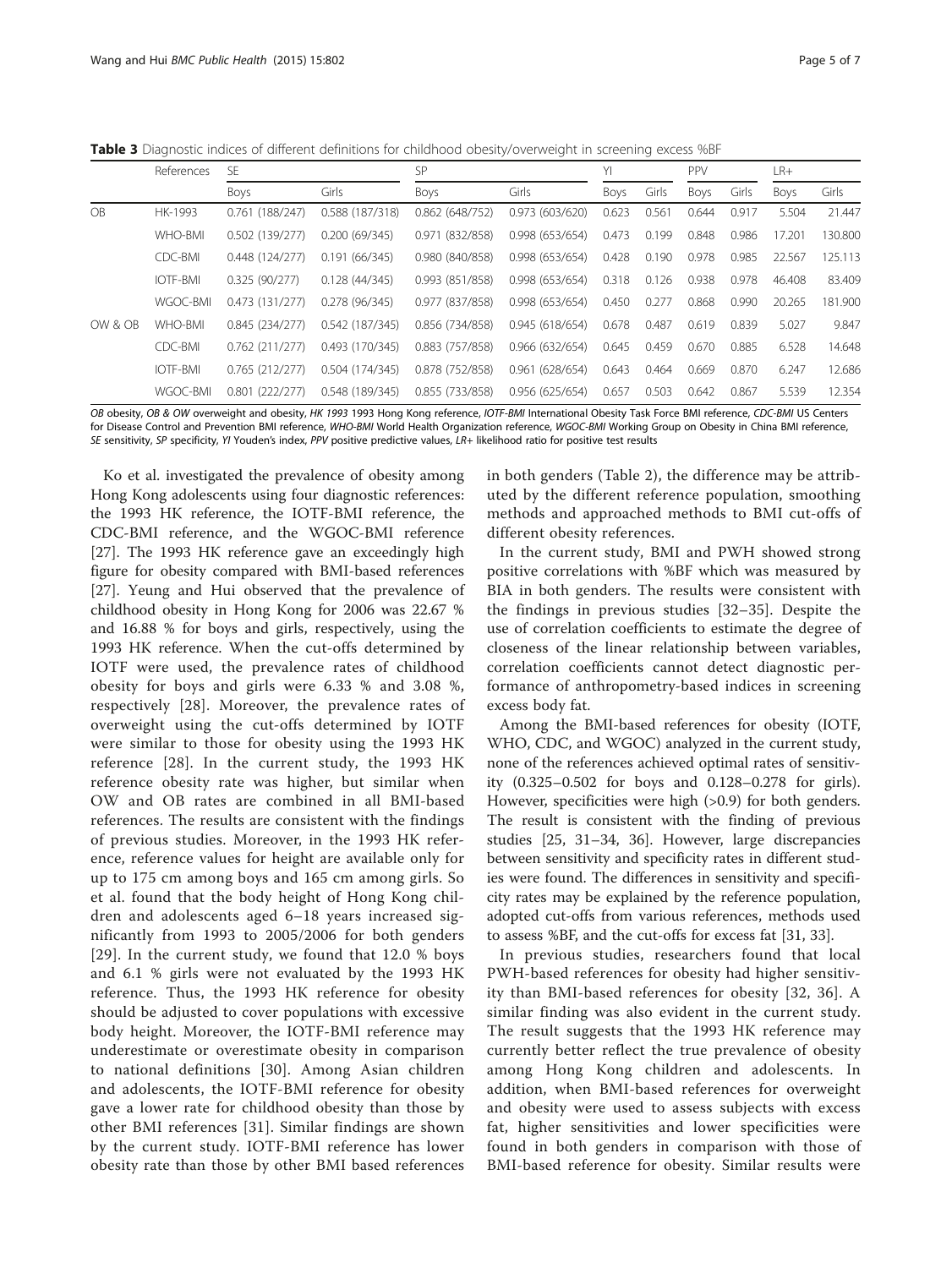reported by other studies [[25](#page-6-0), [36, 37](#page-6-0)]. As shown in Table [3](#page-4-0), we observed similar sensitivity and specificity rates in screening excess body fat between the 1993 HK reference for obesity and BMI-based references for overweight and obesity. The rates for overweight and obesity determined by the BMI-based references were similar with the rate for obesity by the 1993 HK reference for both genders. Thus, BMI cut-offs for obesity should be decreased to accurately estimate excess body fat among Hong Kong Chinese children and adolescents.

In addition, the current study found significant differences in sensitivity between genders. For each reference for obesity and for each reference for overweight and obesity, boys have higher sensitivity than girls. Moreover, girls had lower diagnostic agreements between %BF reference for excess fat and all BMI-based and WC-based references than boys. Similar results have been found by previous studies [\[25](#page-6-0), [31](#page-6-0), [35](#page-6-0), [37](#page-6-0)]. However, inconsistent results were found by other studies [[33](#page-6-0), [36, 38](#page-6-0)]. As mentioned above, complex factors, such as ethnicity, age ranges of the population, different cut-offs used to define excess fat, and the method in assessing %BF, may influence the diagnostic performance of different references in screening excess %BF.

In general, the 1993 HK reference for obesity is superior compared with BMI-based references for obesity in screening excess %BF among children and adolescents. Moreover, using the cut-offs for overweight, the diagnostic performance of BMI-based references in screening excess body fat can be improved. WC-based references for overweight and obesity may be used with local reference data similar with the 1993 HK reference and the BMI-based references for overweight and obesity. However, among girls, diagnostic performances of BMI-based references, WC references, and the 1993 HK reference are poorer than expected, i.e., lower sensitivity with poorer diagnostic agreement. Therefore, we attempted to identify optimal cut-offs of different anthropometry-based indices in screening excess %BF for both genders.

The current study has several limitations. One of the limitations in the present study is the difference in definitions for age groups, which may influence diagnostic accuracy of different definitions for childhood obesity in screening overfat. We did not factor in the stage of sexual maturation in our assessment of %BF, and the factor may increase possibilities of over- and under-estimation of overweight and obesity among children and adolescents. Moreover, although we used health-related cut-offs to define excess fat [[24](#page-6-0)], the %BF cut-offs have raised criticism on their reference population, sample size, as well as selected health outcomes and risk measures [\[24\]](#page-6-0). To evaluate these cut-offs, others health-related criteria, such as blood pressure, blood cholesterol and blood sugar, may be

taken into consideration among Hong Kong Chinese children and adolescents for further study. The choice of same %BF cut-off to define overweight or obesity considered as another limitation of this study. The purpose of the study of using this cut-off in the paper is for comparison among different weight and height-based classification criteria. Ideally, overweight and obesity should be defined as different %BF cut-offs. %BF cut-off to define overweight or obesity may increases the practicality of applying of these weight and height-based classification criteria in real world setting. To our knowledge, there is no unambiguous prior statement of %BF cut-offs to define overweight or obesity. Therefore, further studies should be conducted to identify %BF cut-offs to define overweight or obesity using others health-related criteria. In addition, our sample was not a nationally represented sample of Hong Kong children and adolescents. Further studies are necessary to be conducted using a nationally represented sample to confirm the results of the study. Another limitation is the nature of the criteria measures employed in this study. Previous studies found that foot-to-foot BIA scales give a lower mean and higher intra-individual variation in %BF than criteria measure, such as dual-energy X-ray absorptiometry (DXA), hydrostatic weighing [[39](#page-6-0), [40](#page-6-0)]. The method is appropriate for estimating %BF in population rather than individual [\[39, 40\]](#page-6-0). Foot-to-foot BIA scales may under- or overestimate %BF depending on the size and gender of individual being measured, therefore, some participants in current study may misclassify as "normal" or "overfat".

# Conclusion

In conclusion, prevalence rates of childhood obesity or overweight varied widely according to the diagnostic references applied. The diagnostic performance for weight and height-based references for obesity is poorer than expected for both genders among Hong Kong Chinese children and adolescents. In order to improve the diagnosis accuracy of childhood obesity, either cut-off values of body weight and height-based definitions of childhood obesity should be revised to increase the sensitivity or should be targeted toward defining local population and ethnic-specific cut-offs for childhood obesity using healthrelated excess body fat.

#### Competing interests

The authors declare that they have no competing interests.

### Authors' contributions

LW planned the study, collected data, analyzed data, and drafted the manuscript. SSH contributed to analyzing data and drafting the manuscript. All authors participated in the design and coordination of the study. Both authors read and approved the final manuscript for submission.

#### Acknowledgements

This study was financially supported by grants from Shanghai Municipal Education Commission (14ZZ149), Natural Science Foundation of